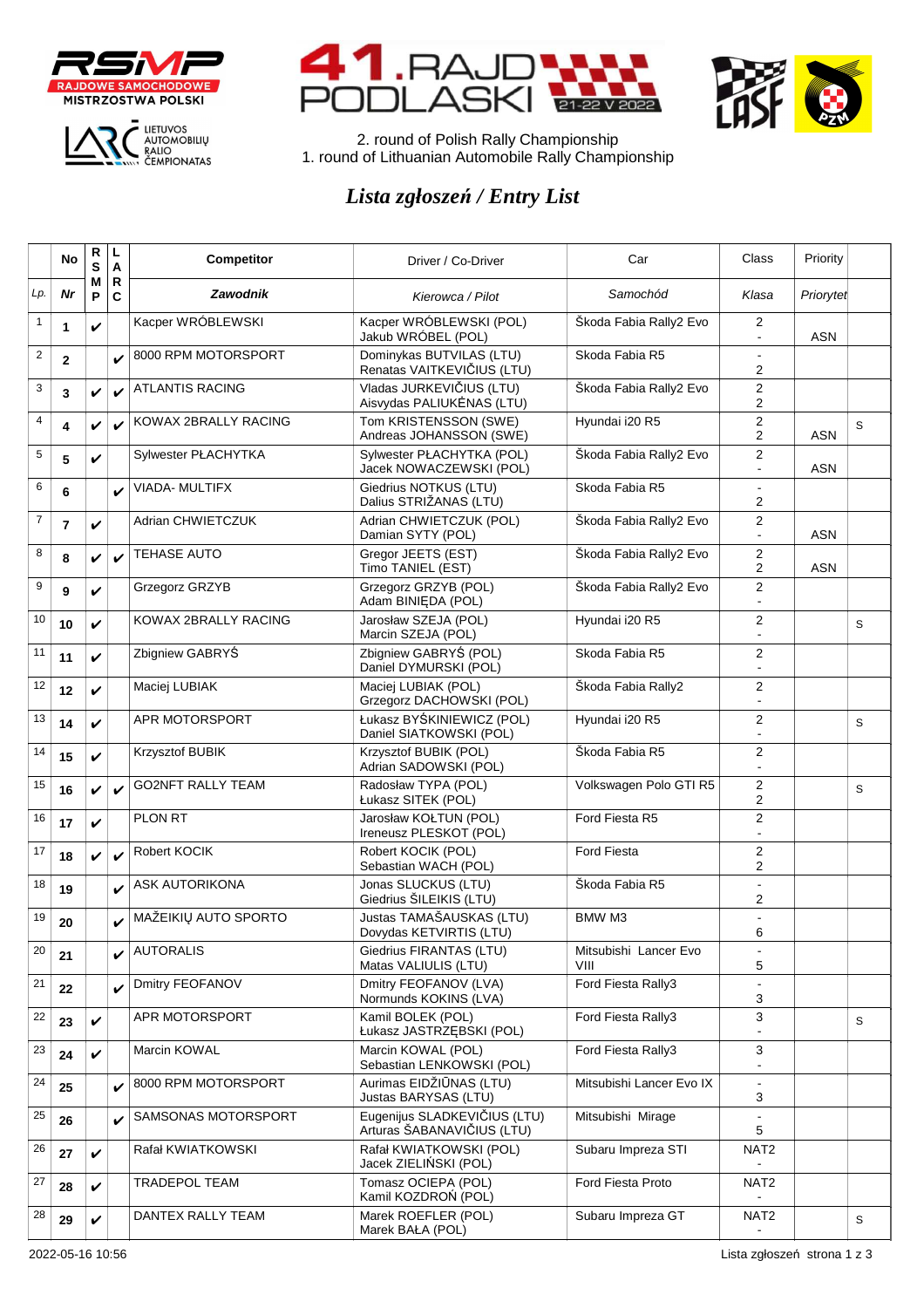|     | No | R<br>S       | L<br>A                      | <b>Competitor</b>       | Driver / Co-Driver                                       | Car                        | Class                             | Priority  |          |
|-----|----|--------------|-----------------------------|-------------------------|----------------------------------------------------------|----------------------------|-----------------------------------|-----------|----------|
| Lp. | Nr | М<br>P       | $\mathsf{R}$<br>$\mathbf c$ | <b>Zawodnik</b>         | Kierowca / Pilot                                         | Samochód                   | Klasa                             | Priorytet |          |
| 29  | 30 | V            |                             | Aleksander TERLECKI     | Aleksander TERLECKI (POL)<br>Paweł DRAHAN (POL)          | <b>Ford Fiesta Proto</b>   | NAT <sub>2</sub>                  |           |          |
| 30  | 31 |              | V                           | <b>NEDAS</b>            | Nedas RADIŠAUSKAS (LTU)<br>Jonas PIPIRAS (LTU)           | BMW M3                     | $\overline{a}$<br>6               |           |          |
| 31  | 32 |              | V                           | <b>KSK JUTA</b>         | Arūnas BENIUŠIS (LTU)<br>Kristupas ADINAVIČIUS (LTU)     | Mitsubishi Lancer Evo IX   | 3                                 |           |          |
| 32  | 33 | V            | ✓                           | Maciej STOLARSKI        | Maciej STOLARSKI (POL)<br>Bartosz DZIENIS (POL)          | Mitsubishi Lancer Evo X    | NAT <sub>2</sub><br>5             |           |          |
| 33  | 34 | V            |                             | Radosław RACZKOWSKI     | Radosław RACZKOWSKI (POL)                                | Mitsubishi Lancer Evo X    | NAT <sub>2</sub>                  |           |          |
| 34  | 35 | V            | V                           | Krzysztof POLAK         | Krzysztof POLAK (POL)<br>Bożydar GRZYWACZEWSKI (POL)     | <b>BMW E46 M3</b>          | NAT <sub>3</sub><br>9             |           | 2WD      |
| 35  | 36 |              | V                           | ZASK AKSELERATORIUS     | Petras ŠIAUČIŪNAS (LTU)<br>Grigorij TARASOV (LTU)        | Skoda Fabia R4             | $\blacksquare$<br>3               |           |          |
| 36  | 37 |              |                             | <b>KAUNO AUTOKLUBAS</b> | Vytautas KAZIUKONIS (LTU)<br>Algirdas PRANCKŪNAS (LTU)   | <b>BMW 316 TI</b>          | 9                                 |           |          |
| 37  | 38 | V            |                             | Jacek SOBCZAK           | Jacek SOBCZAK (POL)<br>Mateusz PAWŁOWSKI (POL)           | <b>BMW 325</b>             | NAT3                              |           | 2WD      |
| 38  | 39 | $\checkmark$ | V                           | Adam SROKA              | Adam SROKA (POL)<br>Patryk KIELAR (POL)                  | Peugeot 208 Rally4         | 4<br>4                            |           | 2WD      |
| 39  | 40 |              | V                           | <b>MAZEIKIUS ASK</b>    | Justas SIMAŠKA (LTU)<br>Giedrius NOMEIKA (LTU)           | <b>Ford Fiesta</b>         | 4                                 |           |          |
| 40  | 41 | V            |                             | Błażej GAZDA            | Błażei GAZDA (POL)<br>Maciej MIKULISZYN (POL)            | Peugeot 208 Rally4         | 4                                 |           | 2WD      |
| 41  | 42 | V            |                             | <b>RALLYTECHNOLOGY</b>  | Grzegorz BONDER (POL)<br>Kamil HELLER (POL)              | <b>Renault Clio Rally4</b> | 4                                 |           | S<br>2WD |
| 42  | 43 | V            | ✓                           | Tymoteusz JOCZ          | Tymoteusz JOCZ (POL)<br>Maciej JUDYCKI (POL)             | <b>Ford Fiesta</b>         | 4<br>4                            |           | 2WD      |
| 43  | 44 | V            | V                           | Damian ŁATA             | Damian ŁATA (POL)<br>Michał MAJEWSKI (POL)               | Opel Corsa Rally4          | 4<br>4                            |           | 2WD      |
| 44  | 45 | ✓            |                             | Mariusz SOBÓTKA         | Mariusz SOBÓTKA (POL)<br>Mateusz MARTYNEK (POL)          | Ford Fiesta Rally4         | 4<br>$\blacksquare$               |           | 2WD      |
| 45  | 46 | $\checkmark$ | $\checkmark$                | Sebastian TETER         | Sebastian TETER (POL)<br>Michał MARCZEWSKI (POL)         | Citroen DS3                | 4<br>6                            |           | 2WD      |
| 46  | 47 |              |                             | <b>RR TEAM</b>          | Renaldas ŠEINAUSKAS (LTU)<br>Katažina ŠEINAUSKIENĖ (LTU) | <b>BMW 328</b>             | 9                                 |           |          |
| 47  | 48 |              | ✓                           | ARAS                    | Aras KALEDA (LTU)<br>Arvydas KALĖDA (LTU)                | <b>BMW 320</b>             | 9                                 |           |          |
| 48  | 49 |              | V                           | <b>ERVINAS</b>          | Marius ŽIUKELIS (LTU)<br>Steponas KRIAUČIŪNAS (LTU)      | <b>BMW 325</b>             | 9                                 |           |          |
| 49  | 50 |              | V                           | RALIO RATAI             | Justinas BROKORIUS (LTU)<br>Ramūnas PAŠKEVIČIUS (LTU)    | <b>BMW E46 Compact</b>     | 9                                 |           |          |
| 50  | 51 |              | V                           | RALIO DRAUGAI           | Karolis KAIRYS (LTU)<br>Marius KAIRYS (LTU)              | Mitsubishi Lancer Evo IX   | 5                                 |           |          |
| 51  | 52 |              | V                           | <b>MS RACING</b>        | Janek VALLASK (EST)<br>Mikk-Sander LAUBERT (EST)         | Subaru Impreza             | 5                                 |           |          |
| 52  | 53 | V            |                             | Marek SUDER             | Marek SUDER (POL)<br>Marcin KOWALIK (POL)                | Ford Sierra Cosworth       | HR <sub>2</sub>                   |           |          |
| 53  | 54 | V            |                             | Marcin GRZELEWSKI       | Marcin GRZELEWSKI (POL)<br>Krzysztof NIEDBAŁA (POL)      | Ford Sierra Cosworth       | HR <sub>2</sub>                   |           |          |
| 54  | 55 | V            |                             | Andrzej BORKOWSKI       | Andrzej BORKOWSKI (POL)<br>Adam GRZELKA (POL)            | Mitsubishi Lancer Evo V    | HR <sub>2</sub>                   |           |          |
| 55  | 56 | $\checkmark$ |                             | Paweł WYSOCKI           | Paweł WYSOCKI (POL)<br>Jakub ZALEGA (POL)                | Toyota Celica GT4          | HR <sub>2</sub><br>$\blacksquare$ |           |          |
| 56  | 57 |              | V                           | SAMSONAS MOTORSPORT     | Kajus SAMSONAS (LTU)<br>Justas VIČIŪNAS (LTU)            | <b>BMW Compact</b>         | $\overline{\phantom{a}}$<br>9     |           |          |
| 57  | 58 |              | $\mathbf v$                 | PLENTO KIPŠIUKAI        | Aurimas BUTEIKIS (LTU)<br>Ugnius VAINEVIČIUS (LTU)       | <b>BMW 316 TI</b>          | 9                                 |           |          |
| 58  | 59 |              | V                           | <b>MV SPORTAS</b>       | Ginas PETRAITIS (LTU)<br>Stasys TARAILE (LTU)            | <b>BMW Compact</b>         | 6                                 |           |          |
| 59  | 60 |              | V                           | ZASK AKSELERATORIUS     | Karolis VITAS (LTU)<br>Kasparas VITAS (LTU)              | Honda Civic                | 8                                 |           |          |
| 60  | 61 |              | V                           | PLENTO KIPŠIUKAI        | Julius AUKŠTUOLIS (LTU)<br>Mantas KLIKAUSKAS (LTU)       | <b>BMW 325</b>             | 9                                 |           |          |
| 61  | 62 |              | V                           | CAPITAL RALLY TEAM      | Ignas ZABARAUSKAS (LTU)<br>Maius SAMUOLIS (LTU)          | <b>BMW 325 TI</b>          | $\overline{a}$<br>9               |           |          |
| 62  | 63 | V            |                             | Piotr KALINOWSKI        | Piotr KALINOWSKI (POL)<br>Małgorzata OPAŁKA (POL)        | Peugeot 208                | 4R2<br>$\blacksquare$             |           | 2WD      |